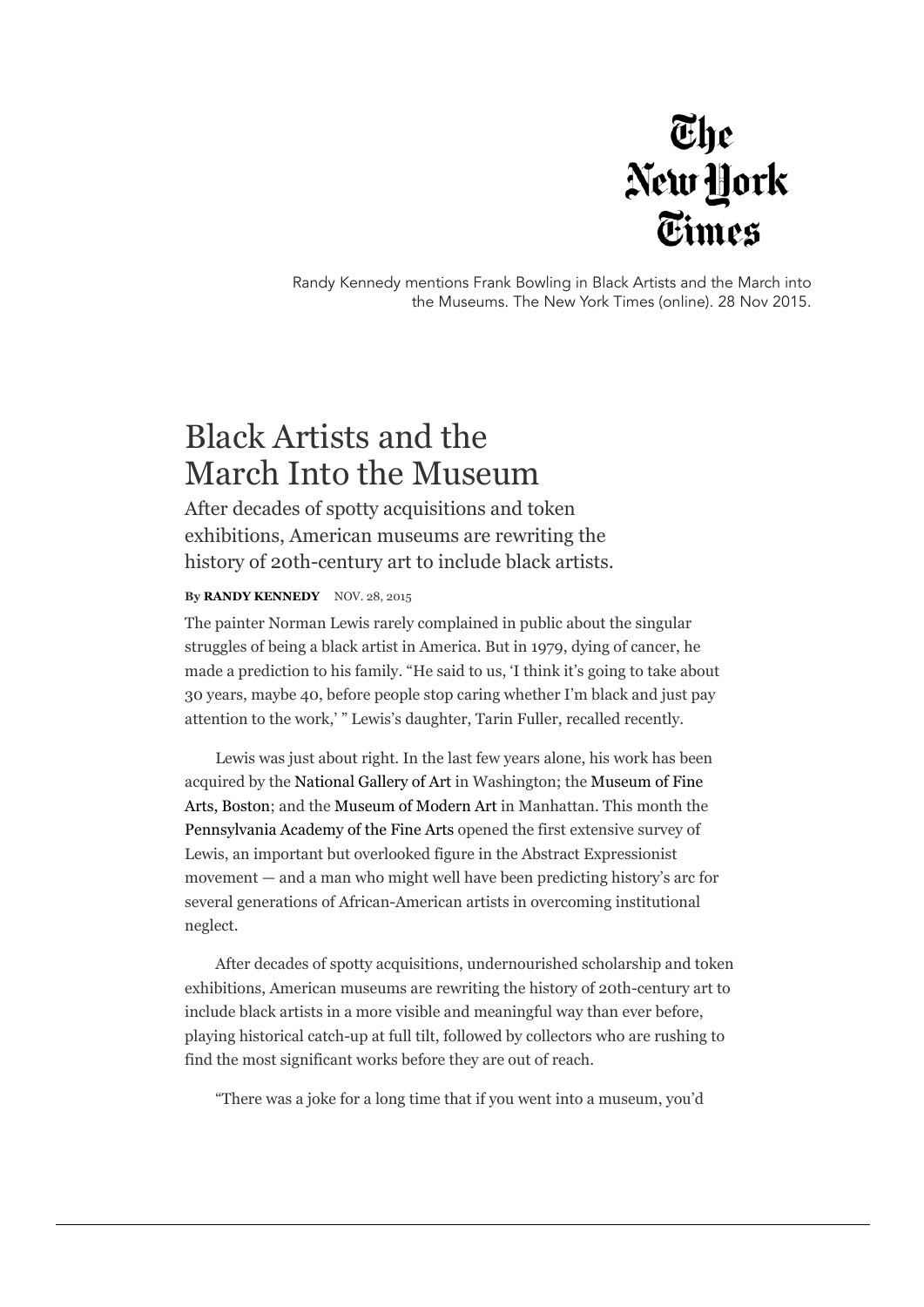#### HALES GALLERY

#### The<br>New York<br>Times

Black Artists and the March into the Museums. Randy Kennedy on Frank Bowling. The New York Times (online). 28 Nov 2015.

think America had only two black artists — Jacob Lawrence and Romare Bearden — and even then, you wouldn't see very much," said Lowery Stokes Sims, the first African-American curator at the Metropolitan Museum of Art and later the president of the Studio Museum in Harlem. "I think there is a sea change finally happening. It's not happening everywhere, and there's still a long way to go, but there's momentum."

The reasons go beyond the ebbing of overt racism. The shift is part of a broader revolution underway in museums and academia to move the canon past a narrow, Eurocentric, predominantly male version of Modernism, bringing in work from around the world and more work by women. But the change is also a result of sustained efforts over decades by black curators, artist-activists, colleges and collectors, who saw periods during the 1970s and the 1990s when heightened awareness of art by African-Americans failed to gain widespread traction.

In 2000, when Elliot Bostwick Davis arrived at the Museum of Fine Arts, Boston, as chairwoman of its Art of the Americas department, there were only three oil paintings by African-American artists in the wing, she said, and not many more paintings by African-Americans in the rest of the museum's collection. "I had to deal with a lot of blank faces on the collections committee, because they just didn't know these artists or this work," said Ms. Davis, whose museum has transformed its holdings in the last several years.

Over just the last year, the Whitney Museum of American Art, the Walker Art Center in Minneapolis, the Los Angeles County Museum of Art, the Dallas Museum of Art and the Nelson-Atkins Museum of Art in Kansas City, Mo., have hosted solo exhibitions devoted to underrecognized black artists. Within the last two years, the Metropolitan Museum has acquired a major collection of work by black Southern artists, and the Museum of Modern Art has hired a curator whose mission is to help fill the wide gaps in its African-American holdings and exhibitions.

#### A More Even Playing Field

Andrew Bick Exit Variant [titled] A, 2012. *acrylic, charcoal, pencil, oil paint and wax on linen and wood.*  $\frac{1}{2}$  138  $\frac{1}{2}$  138  $\frac{1}{2}$   $\frac{1}{2}$  in  $\frac{1}{2}$  in  $\frac{1}{2}$  in  $\frac{1}{2}$  in  $\frac{1}{2}$ In interviews with more than two dozen artists, curators, historians,

http://www.nytimes.com/2015/11/29/arts/design/black-artists-and-the-march-into-the-museum.html?\_r=0?register=facebook Page 2 of 7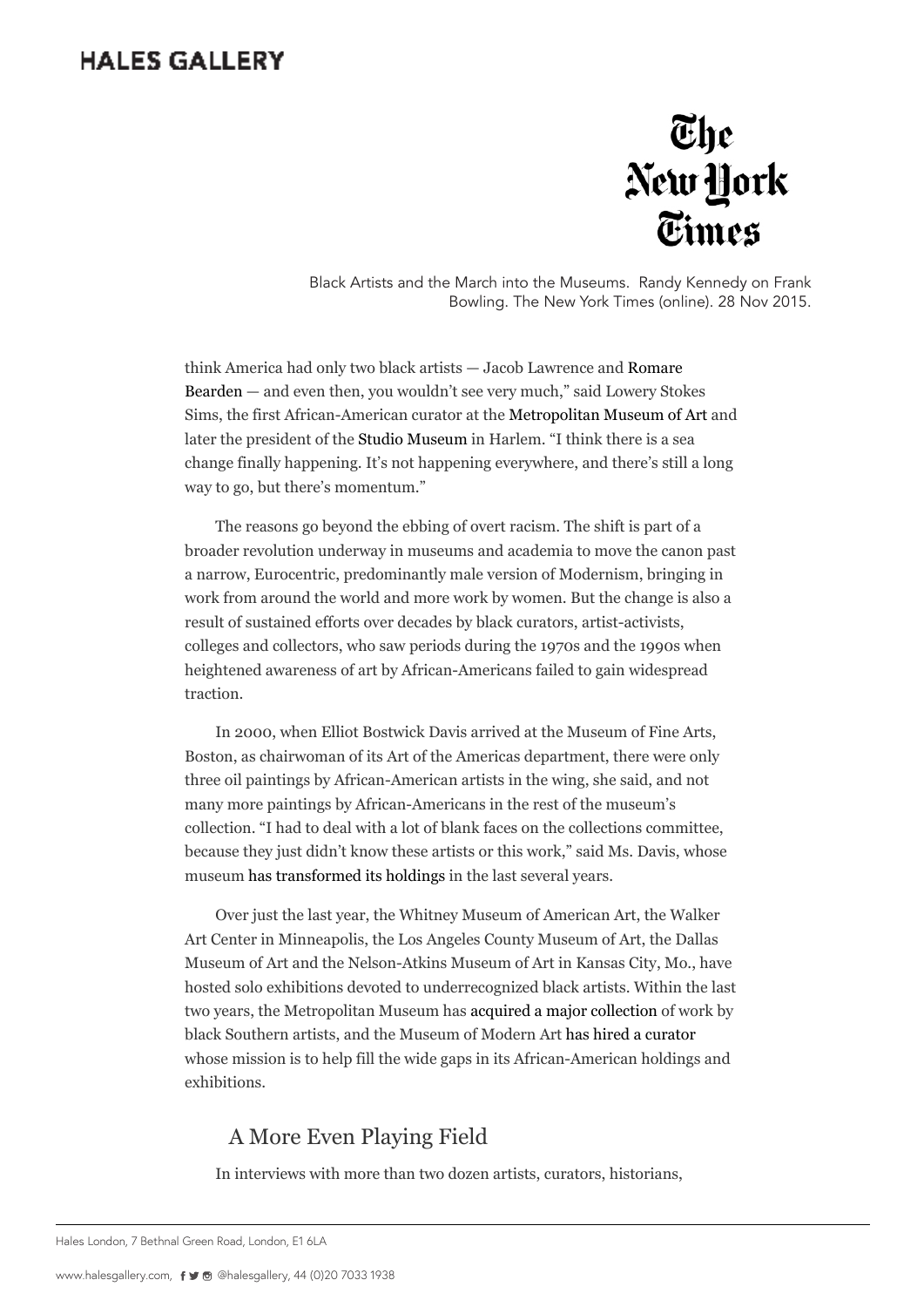Black Artists and the March into the Museums. Randy Kennedy on Frank Bowling. The New York Times (online). 28 Nov 2015.

collectors and dealers, a picture emerges of a contemporary art world where the playing field is becoming much more even for young black artists, who are increasingly gaining museum presence and market clout. But artists who began working just a generation ago — and ones in a long line stretching back to the late 19th century — are only now receiving the kind of recognition many felt they deserved.

Like Norman Lewis, most of these artists showing up for the first time in permanent-collection galleries — including the painters Beauford Delaney, Alma Thomas, Bob Thompson, Aaron Douglas and William H. Johnson — did not live to see the change.

But others, like the Los Angeles assemblage sculptor Betye Saar, 89, and the Washington-based abstract painter Sam Gilliam, 81, are witnessing it firsthand. The Chicago painter and printmaker Eldzier Cortor, who worked in New York for many years and died at 99 on Thanksgiving Day, lived to see his work featured in the inaugural show of the new downtown Whitney Museum. Mr. Cortor had been fielding curators' inquiries with increasing frequency and donating pieces he still owned because the market had ignored them for much of his life.

"It's a little late now, I'd say," he observed dryly during an interview last month in his Lower East Side studio. "But better than never."

And while it was bad enough for male artists, black women faced even steeper obstacles. "We were invisible to museums and the gallery scene," Ms. Saar said.

Through the rise of Modernist formalism and, especially, as abstraction took hold, black artists were often at a disadvantage because their work was perceived by the white establishment as formally "lesser" — too often figurative and too narrowly expressive of the black experience.

helped them check off a box. "Up until about five years ago, when curators came But even abstract artists like Lewis, who resisted pressure from within the black art world to be more overtly political, were eclipsed — in part, paradoxically, because when curators did seek out black artists' work, figuration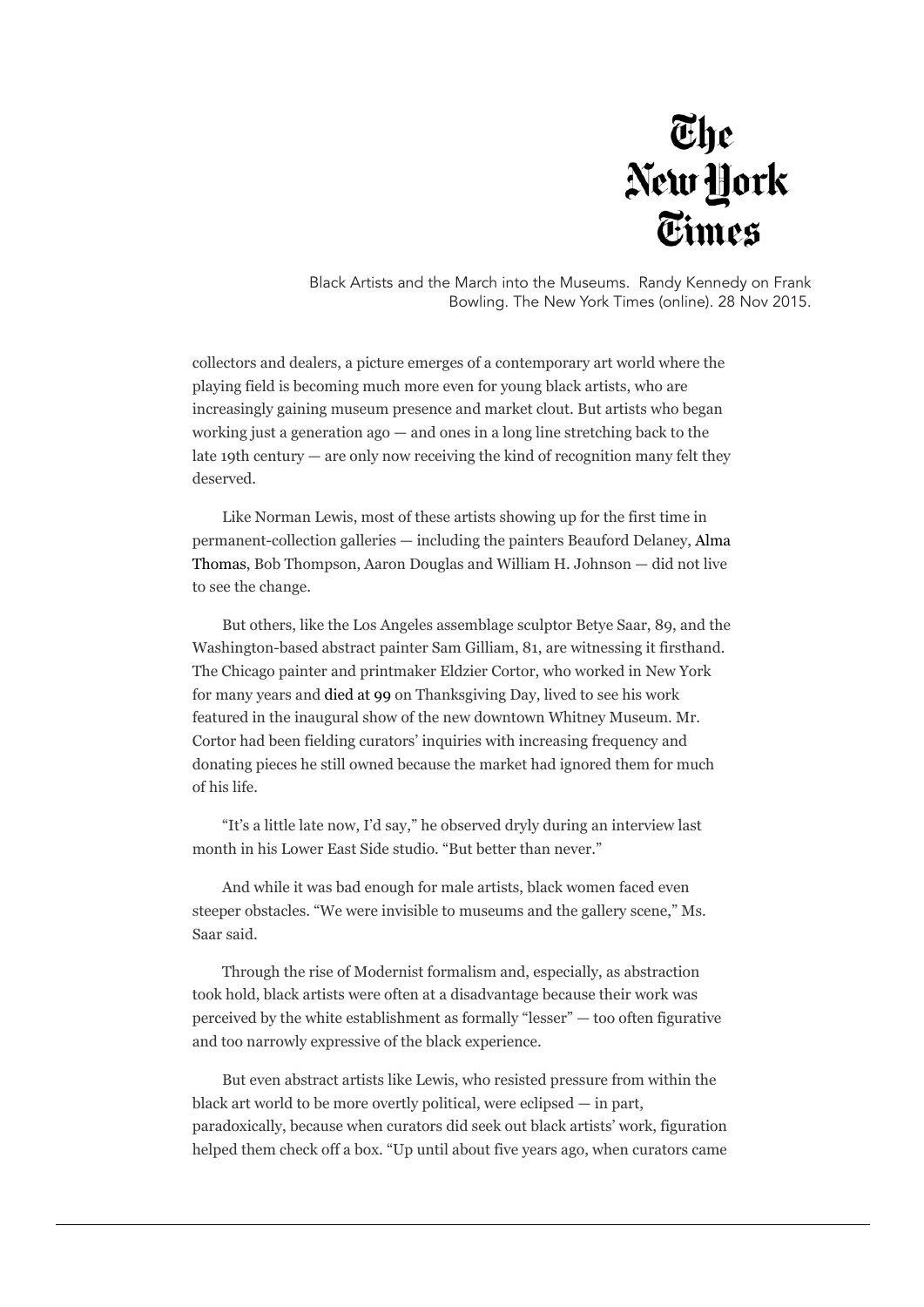Black Artists and the March into the Museums. Randy Kennedy on Frank Bowling. The New York Times (online). 28 Nov 2015.

to us, they were really only interested in narrative works that showed the black experience so they could demonstrate in no uncertain terms to their visitors that they were committed to representing black America," said the New York dealer Michael Rosenfeld, who has shown work from black artists and their estates for decades. One indication that serious change is afoot, he said, is that more and more museums are seeking prime abstract works by black artists.

Ann Temkin, chief curator of painting and sculpture at the Museum of Modern Art, said that even within MoMA's strict vision of Modernism, there were black artists — like the abstractionist Alma Thomas — "who would have absolutely, comfortably fit into the narrative." But the museum bought its first Thomas works only this year.

"It's pretty hard to explain by any other means than to say there was an actual, pretty systemic overlooking of this kind of work — with some truly wonderful exceptions, but exceptions that prove the rule," she said, adding that the way the museum was making up for lost time was by actively buying works, "putting our money where our mouth is."

#### Museums Make Up Ground

A handful of institutions — among them the Philadelphia Museum of Art, the Brooklyn Museum, the Smithsonian American Art Museum, the Newark Museum and the Corcoran Gallery of Art (now closed) — have been regarded as ahead of the curve. As others make up ground with gathering speed, said Edmund Barry Gaither, director of the Museum of the National Center of Afro-American Artists in Boston, "I think what we're seeing now is the aggregation of forces that have been in motion for at least the last half-century."

Centuries of Black American Art," curated by the scholar David C. Driskell in He points to black collectors and historically black colleges, like Howard University and Atlanta University (now Clark Atlanta University), which were buying work when few others were. Another force was the founding of the Studio Museum in Harlem in 1968 and pioneering exhibitions that began to change the conversation, like one Mr. Gaither organized at the Museum of Fine Arts in 1970, "Afro-American Artists: New York and Boston"; and "Two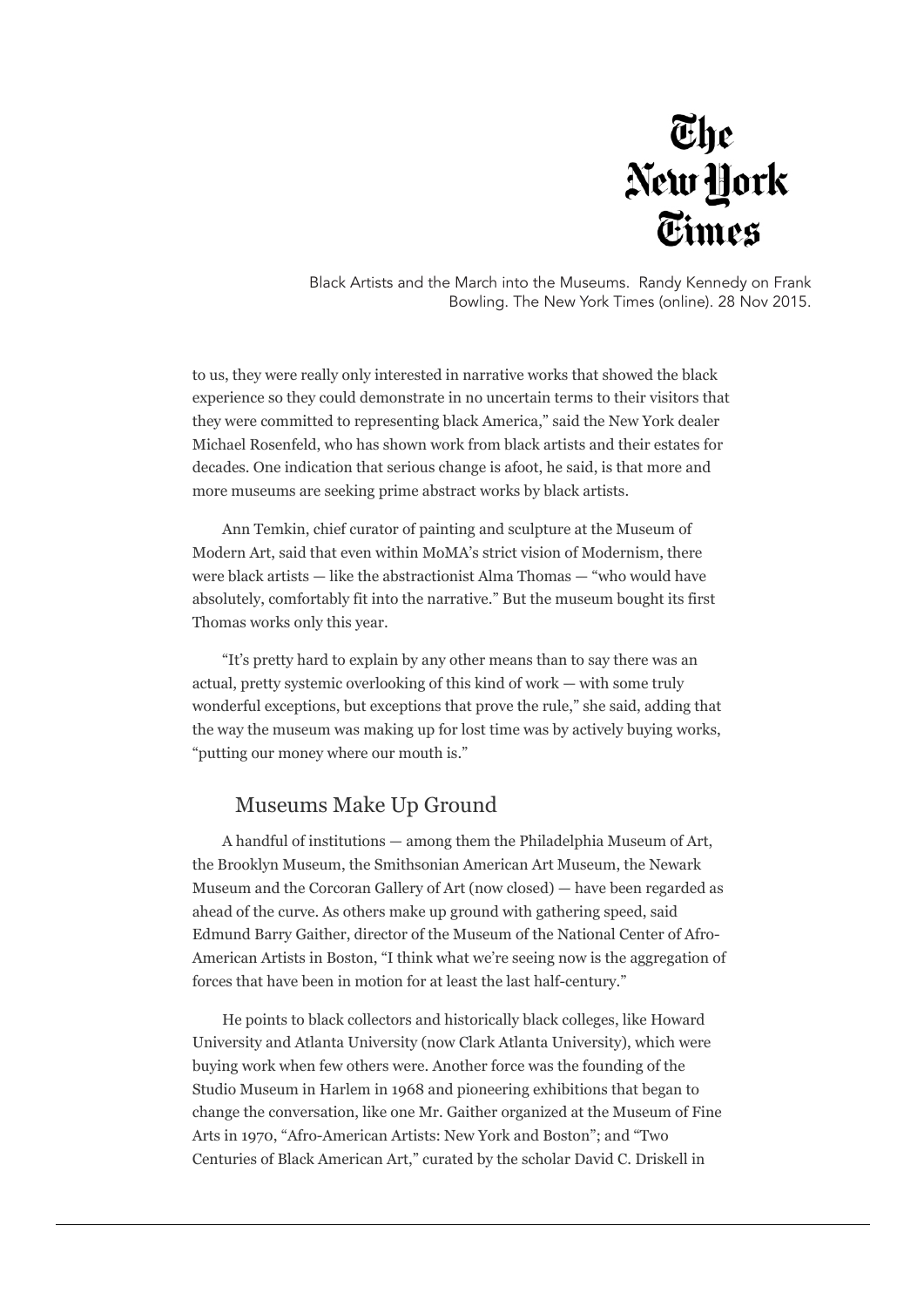Black Artists and the March into the Museums. Randy Kennedy on Frank Bowling. The New York Times (online). 28 Nov 2015.

1976 for the Los Angeles County Museum.

The shows pushed "curators and historians to admit there was a whole body of art out there they hadn't known," Mr. Gaither said. "They showed how a discussion about African-American art is inseparable from a discussion of American art. One can't exist without the other." And slowly — far too slowly, he added — the seeds that were sown changed academia and curators, of all races, who are now in charge of permanent collections and exhibitions.

Gavin Delahunty, a Dallas Museum of Art curator who recently organized a show devoted to Frank Bowling, a Guyanese-born abstract painter who has long worked in New York, said a growing number of curators emerging from graduate programs since the late 1990s felt "like we were educated to address an imbalance in representation."

"And it's very natural to me that it's what we should be doing now in our positions," he said, adding, "I think there's a real sense that the doors are pretty wide-open now."

One result is a growing realization by ambitious collectors that the absence of important works by black artists in their collections diminishes their own seriousness. John Axelrod, a Boston lawyer who saw shows of work by black artists years ago at Mr. Rosenfeld's gallery, said: "I always wanted to have a great collection of American art. I started educating myself, and it was like a light went off, or more like a bomb: 'How can I call myself a great collector of this period without some of these artists?' "

Mr. Axelrod, who donated and sold most of his American collection to the Museum of Fine Arts, Boston, in 2011, added: "As we became exposed to it, more collectors came to the same conclusion: There are great pieces out there. These are great artists. Why haven't I seen them before? And I'd better get them now before they're all gone."

when compared with their peers. A David Hammons basketball hoop as chandelier sold for \$8 million in 2013, putting him among the most expensive While the market is catching on, it is doing so slowly and unevenly. Auction prices for the most sought-after contemporary black artists are very strong now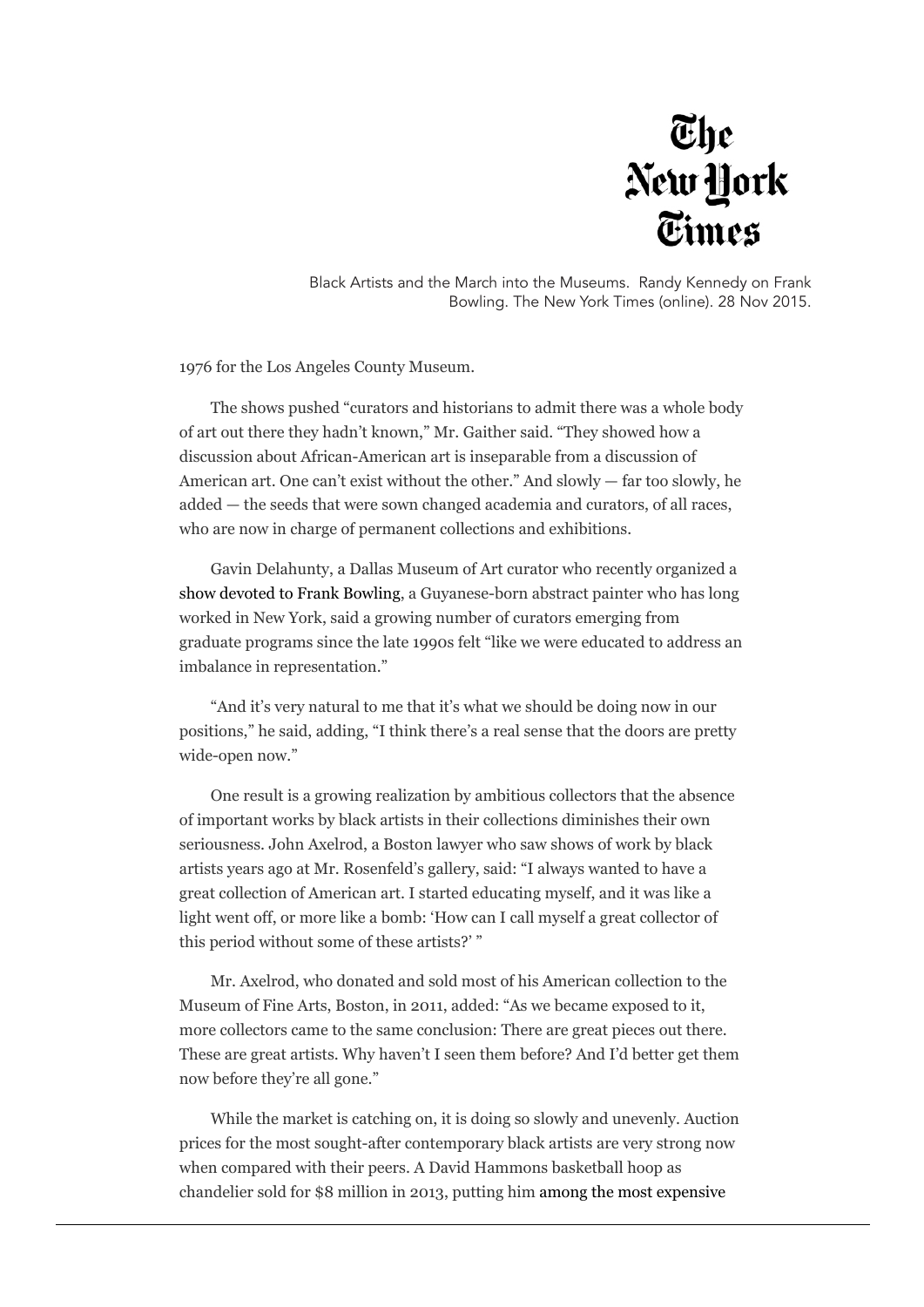Black Artists and the March into the Museums. Randy Kennedy on Frank Bowling. The New York Times (online). 28 Nov 2015.

living artists. Paintings by Glenn Ligon and Mark Bradford have recently sold for more than \$3 million, and Kara Walker, whose pieces exploring the horror of slavery are tough sells for collectors' homes, has approached the half-milliondollar mark.

But prices for critically successful artists who came of age earlier, even as recently as the 1960s and '70s, still lag behind what many dealers think they should be. Mr. Gilliam, who represented the United States at the Venice Biennale in 1972 and whose draped canvases have had a strong influence on younger painters trying to rethink the medium, has only recently broken \$300,000 at auction, though works by Mr. Gilliam on view recently at the Frieze Masters art fair in London were priced at up to \$500,000.

"I'm sorry, but I really believe that if he were a white artist, you wouldn't be able to afford him now; you wouldn't be able to touch him unless you had several million," said Darrell Walker, the former professional basketball player and coach, who has collected works by Mr. Gilliam, Norman Lewis and other black artists for more than 30 years.

#### A Rush for the Best Works

As the gauge begins to move toward correction, more collectors and museums are scrambling to find the best works. "The prices are now well beyond what I could do without major financial sacrifices to buy just a single painting," said James Sellman, who, along with his wife, Barbara, has been collecting work by self-taught black artists like Thornton Dial for decades.

Mr. Sellman is on the board of the Souls Grown Deep Foundation in Atlanta, which last year donated a major collection of 57 pieces by African-American artists from the South to the Metropolitan Museum, a gift Thomas P. Campbell, the Met's director, called "a landmark moment" in the museum's evolution. (It came 45 years after a widely derided Met exhibition, "Harlem on My Mind," which was intended to celebrate the cultural history of black Americans but contained no work by painters and sculptors with flourishing careers in Harlem.)